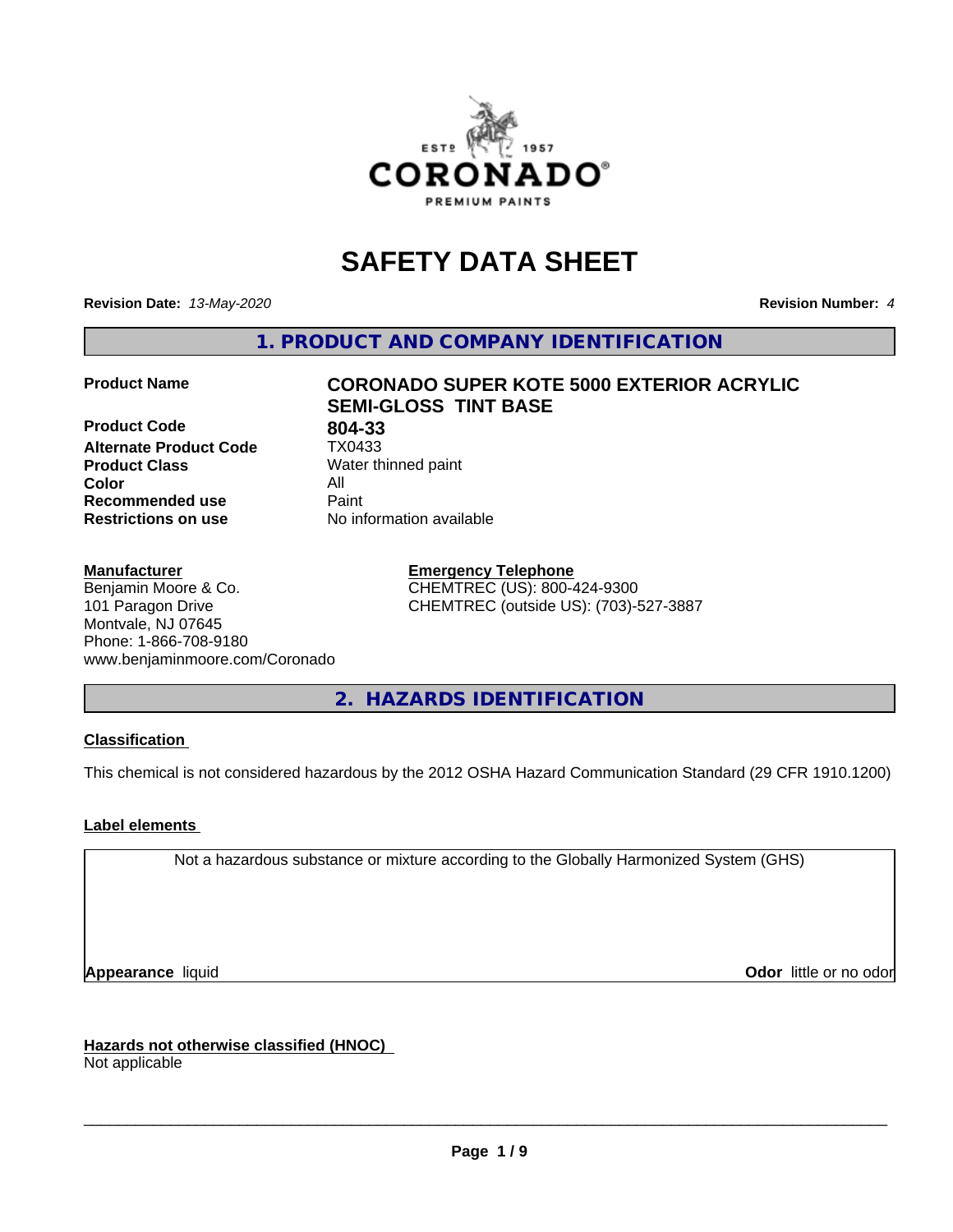#### **Other information**

No information available

# **3. COMPOSITION INFORMATION ON COMPONENTS**

\_\_\_\_\_\_\_\_\_\_\_\_\_\_\_\_\_\_\_\_\_\_\_\_\_\_\_\_\_\_\_\_\_\_\_\_\_\_\_\_\_\_\_\_\_\_\_\_\_\_\_\_\_\_\_\_\_\_\_\_\_\_\_\_\_\_\_\_\_\_\_\_\_\_\_\_\_\_\_\_\_\_\_\_\_\_\_\_\_\_\_\_\_

| <b>Chemical name</b>            | <b>CAS No.</b> | Weight-%    |
|---------------------------------|----------------|-------------|
| Titanium dioxide                | 13463-67-7     | $10 - 15$   |
| Propylene glycol                | 57-55-6        | - 5         |
| Kaolin                          | 1332-58-7      | - 5         |
| Sodium C14-C16 olefin sulfonate | 68439-57-6     | $0.1 - 0.5$ |

|                                                  | 4. FIRST AID MEASURES                                                                                    |
|--------------------------------------------------|----------------------------------------------------------------------------------------------------------|
| <b>General Advice</b>                            | No hazards which require special first aid measures.                                                     |
| <b>Eye Contact</b>                               | Rinse thoroughly with plenty of water for at least 15 minutes and consult a<br>physician.                |
| <b>Skin Contact</b>                              | Wash off immediately with soap and plenty of water while removing all<br>contaminated clothes and shoes. |
| <b>Inhalation</b>                                | Move to fresh air. If symptoms persist, call a physician.                                                |
| Ingestion                                        | Clean mouth with water and afterwards drink plenty of water. Consult a physician<br>if necessary.        |
| <b>Most Important</b><br><b>Symptoms/Effects</b> | None known.                                                                                              |
| <b>Notes To Physician</b>                        | Treat symptomatically.                                                                                   |

**5. FIRE-FIGHTING MEASURES**

| <b>Suitable Extinguishing Media</b>                             | Use extinguishing measures that are appropriate to local<br>circumstances and the surrounding environment.                                   |
|-----------------------------------------------------------------|----------------------------------------------------------------------------------------------------------------------------------------------|
| Protective equipment and precautions for firefighters           | As in any fire, wear self-contained breathing apparatus<br>pressure-demand, MSHA/NIOSH (approved or equivalent)<br>and full protective gear. |
| <b>Specific Hazards Arising From The Chemical</b>               | Closed containers may rupture if exposed to fire or<br>extreme heat.                                                                         |
| Sensitivity to mechanical impact                                | No.                                                                                                                                          |
| Sensitivity to static discharge                                 | No.                                                                                                                                          |
| <b>Flash Point Data</b><br>Flash point (°F)<br>Flash Point (°C) | Not applicable<br>Not applicable                                                                                                             |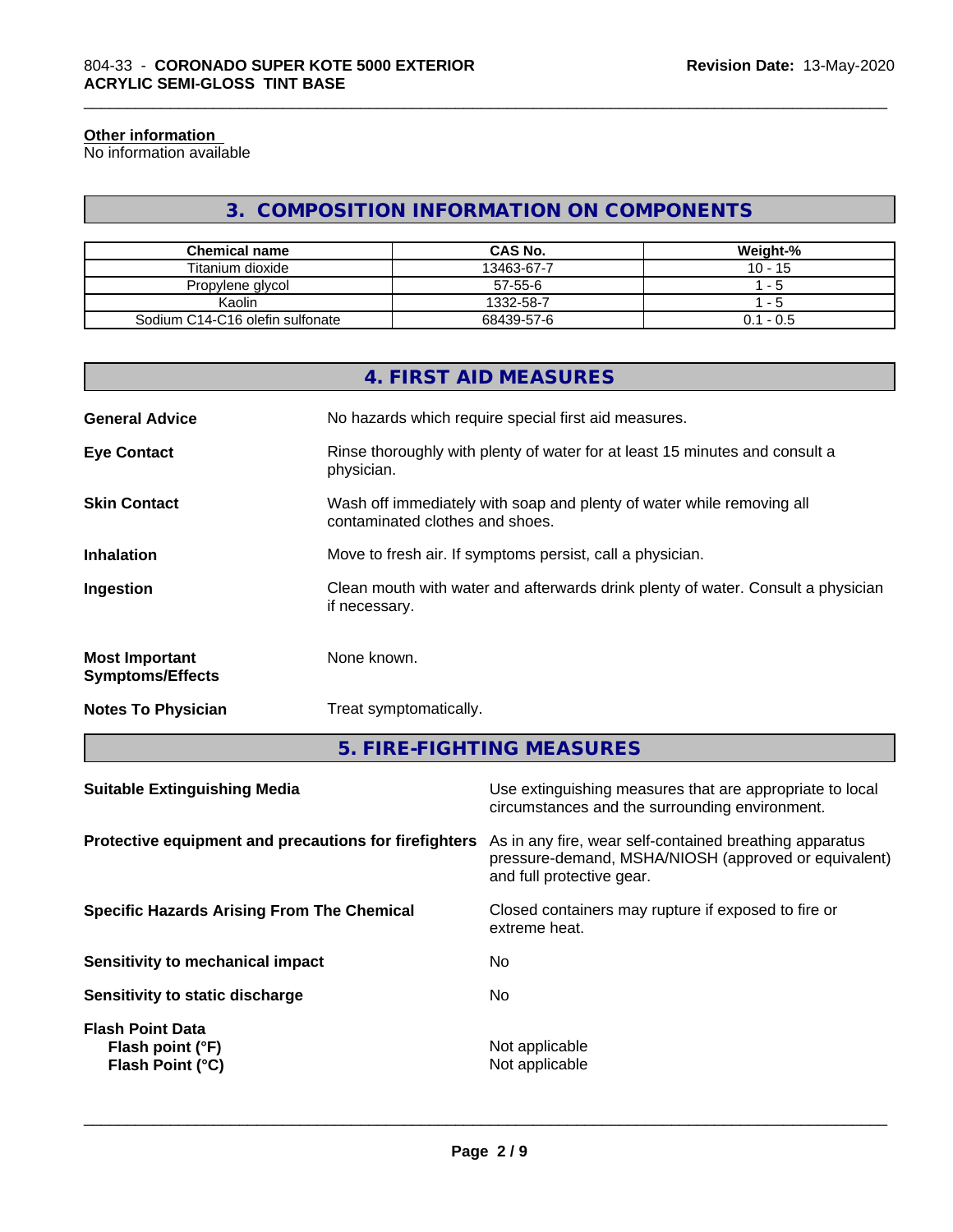| <b>NFPA</b><br>Health: 1                                      |                        |                                  |                                |
|---------------------------------------------------------------|------------------------|----------------------------------|--------------------------------|
|                                                               | <b>Flammability: 0</b> | Instability: 0                   | <b>Special: Not Applicable</b> |
| Lower flammability limit:<br><b>Upper flammability limit:</b> |                        | Not applicable<br>Not applicable |                                |
| <b>Flammability Limits In Air</b>                             |                        |                                  |                                |
| <b>Method</b>                                                 |                        | Not applicable                   |                                |

- 0 Not Hazardous
- 1 Slightly
- 2 Moderate
- 3 High
- 4 Severe

*The ratings assigned are only suggested ratings, the contractor/employer has ultimate responsibilities for NFPA ratings where this system is used.*

*Additional information regarding the NFPA rating system is available from the National Fire Protection Agency (NFPA) at www.nfpa.org.*

## **6. ACCIDENTAL RELEASE MEASURES**

| <b>Personal Precautions</b>      | Avoid contact with skin, eyes and clothing. Ensure adequate ventilation.                                                                                                         |
|----------------------------------|----------------------------------------------------------------------------------------------------------------------------------------------------------------------------------|
| <b>Other Information</b>         | Prevent further leakage or spillage if safe to do so.                                                                                                                            |
| <b>Environmental precautions</b> | See Section 12 for additional Ecological Information.                                                                                                                            |
| <b>Methods for Cleaning Up</b>   | Soak up with inert absorbent material. Sweep up and shovel into suitable<br>containers for disposal.                                                                             |
|                                  | 7. HANDLING AND STORAGE                                                                                                                                                          |
| <b>Handling</b>                  | Avoid contact with skin, eyes and clothing. Avoid breathing vapors, spray mists or<br>sanding dust. In case of insufficient ventilation, wear suitable respiratory<br>equipment. |
| <b>Storage</b>                   | Keep container tightly closed. Keep out of the reach of children.                                                                                                                |
| <b>Incompatible Materials</b>    | No information available                                                                                                                                                         |
|                                  |                                                                                                                                                                                  |

# **8. EXPOSURE CONTROLS/PERSONAL PROTECTION**

#### **Exposure Limits**

| <b>Chemical name</b> | <b>ACGIH TLV</b>                                                                                                           | <b>OSHA PEL</b>                               |
|----------------------|----------------------------------------------------------------------------------------------------------------------------|-----------------------------------------------|
| Titanium dioxide     | TWA: $10 \text{ mg/m}^3$                                                                                                   | 15 mg/m $3$ - TWA                             |
| Kaolin               | TWA: $2 \text{ mg/m}^3$ particulate matter<br>containing no asbestos and <1%<br>crystalline silica, respirable particulate | 15 mg/m $3$ - TWA<br>$5 \text{ mg/m}^3$ - TWA |
|                      | matter                                                                                                                     |                                               |

#### **Legend**

ACGIH - American Conference of Governmental Industrial Hygienists Exposure Limits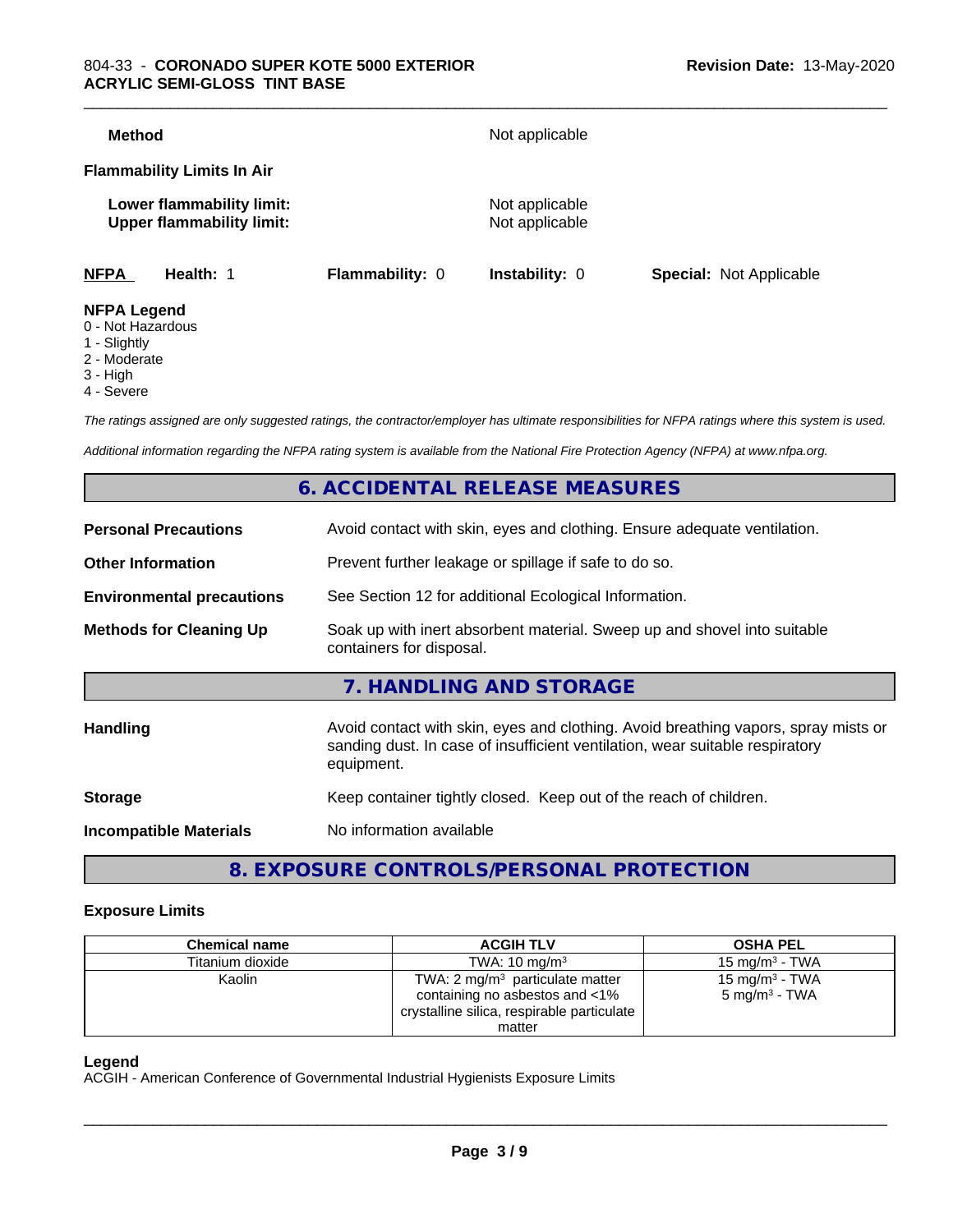OSHA - Occupational Safety & Health Administration Exposure Limits N/E - Not Established

| <b>Engineering Measures</b>          | Ensure adequate ventilation, especially in confined areas.                                                                          |
|--------------------------------------|-------------------------------------------------------------------------------------------------------------------------------------|
| <b>Personal Protective Equipment</b> |                                                                                                                                     |
| <b>Eye/Face Protection</b>           | Safety glasses with side-shields.                                                                                                   |
| <b>Skin Protection</b>               | Protective gloves and impervious clothing.                                                                                          |
| <b>Respiratory Protection</b>        | In case of insufficient ventilation wear suitable respiratory equipment.                                                            |
| <b>Hygiene Measures</b>              | Avoid contact with skin, eyes and clothing. Remove and wash contaminated<br>clothing before re-use. Wash thoroughly after handling. |

\_\_\_\_\_\_\_\_\_\_\_\_\_\_\_\_\_\_\_\_\_\_\_\_\_\_\_\_\_\_\_\_\_\_\_\_\_\_\_\_\_\_\_\_\_\_\_\_\_\_\_\_\_\_\_\_\_\_\_\_\_\_\_\_\_\_\_\_\_\_\_\_\_\_\_\_\_\_\_\_\_\_\_\_\_\_\_\_\_\_\_\_\_

## **9. PHYSICAL AND CHEMICAL PROPERTIES**

| Appearance                           | liquid                   |
|--------------------------------------|--------------------------|
| Odor                                 | little or no odor        |
| <b>Odor Threshold</b>                | No information available |
| Density (Ibs/gal)                    | $9.65 - 9.75$            |
| <b>Specific Gravity</b>              | $1.15 - 1.17$            |
| pH                                   | No information available |
| <b>Viscosity (cps)</b>               | No information available |
| Solubility(ies)                      | No information available |
| <b>Water solubility</b>              | No information available |
| <b>Evaporation Rate</b>              | No information available |
| Vapor pressure                       | No information available |
| <b>Vapor density</b>                 | No information available |
| Wt. % Solids                         | $35 - 45$                |
| <b>Vol. % Solids</b>                 | $25 - 35$                |
| Wt. % Volatiles                      | $55 - 65$                |
| <b>Vol. % Volatiles</b>              | $65 - 75$                |
| <b>VOC Regulatory Limit (g/L)</b>    | < 100                    |
| <b>Boiling Point (°F)</b>            | 212                      |
| <b>Boiling Point (°C)</b>            | 100                      |
| Freezing point (°F)                  | 32                       |
| <b>Freezing Point (°C)</b>           | $\Omega$                 |
| Flash point (°F)                     | Not applicable           |
| Flash Point (°C)                     | Not applicable           |
| <b>Method</b>                        | Not applicable           |
| <b>Flammability (solid, gas)</b>     | Not applicable           |
| <b>Upper flammability limit:</b>     | Not applicable           |
| Lower flammability limit:            | Not applicable           |
| <b>Autoignition Temperature (°F)</b> | No information available |
| <b>Autoignition Temperature (°C)</b> | No information available |
| Decomposition Temperature (°F)       | No information available |
| Decomposition Temperature (°C)       | No information available |
| <b>Partition coefficient</b>         | No information available |

# **10. STABILITY AND REACTIVITY**

**Reactivity Not Applicable** Not Applicable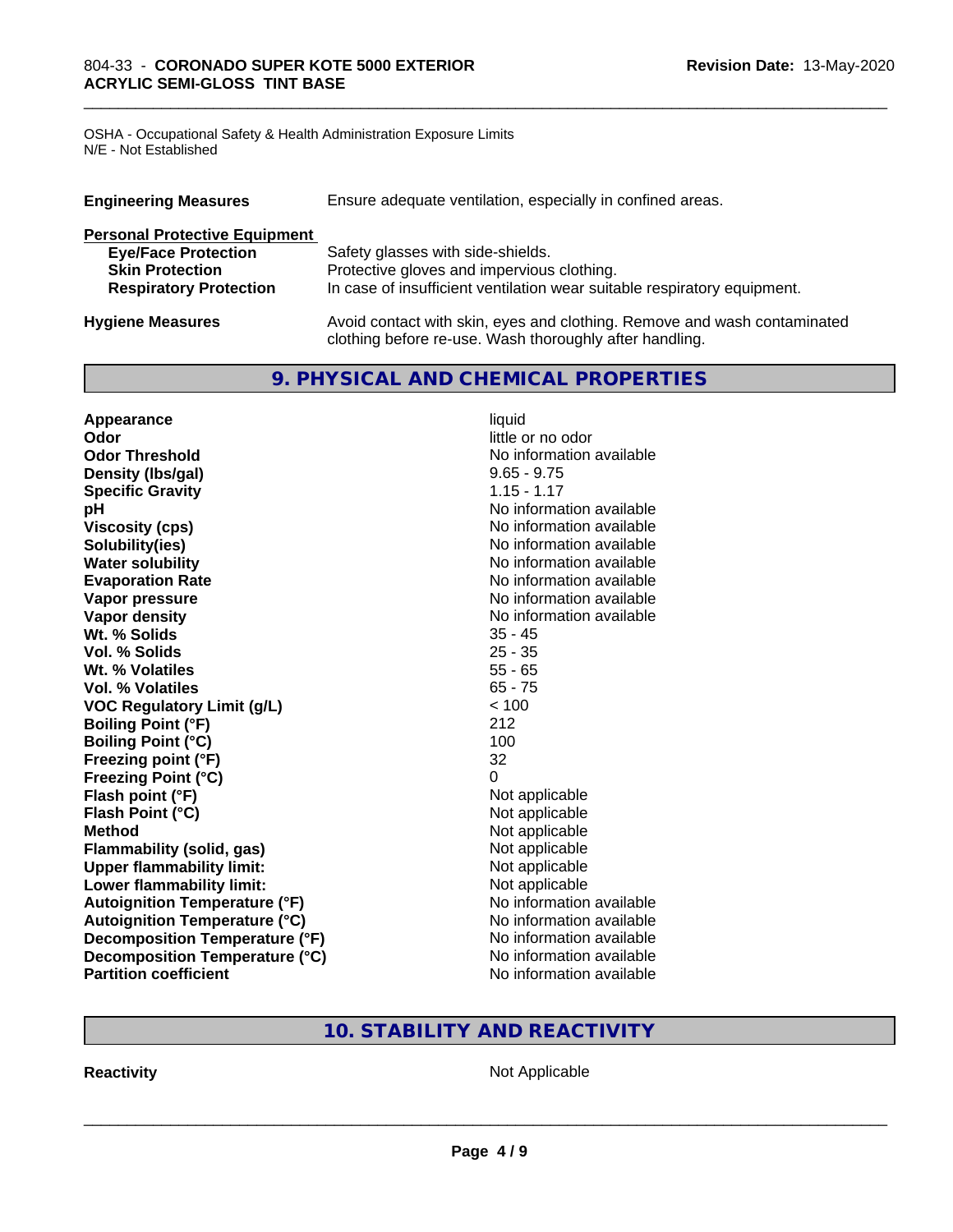| <b>Chemical Stability</b>               | Stable under normal conditions.          |
|-----------------------------------------|------------------------------------------|
| <b>Conditions to avoid</b>              | Prevent from freezing.                   |
| <b>Incompatible Materials</b>           | No materials to be especially mentioned. |
| <b>Hazardous Decomposition Products</b> | None under normal use.                   |
| Possibility of hazardous reactions      | None under normal conditions of use.     |

# **11. TOXICOLOGICAL INFORMATION**

| <b>Product Information</b>               |                                                                                            |
|------------------------------------------|--------------------------------------------------------------------------------------------|
| Information on likely routes of exposure |                                                                                            |
| <b>Principal Routes of Exposure</b>      | Eye contact, skin contact and inhalation.                                                  |
| <b>Acute Toxicity</b>                    |                                                                                            |
| <b>Product Information</b>               | No information available                                                                   |
|                                          | Symptoms related to the physical, chemical and toxicological characteristics               |
| <b>Symptoms</b>                          | No information available                                                                   |
|                                          | Delayed and immediate effects as well as chronic effects from short and long-term exposure |
| Eye contact                              | May cause slight irritation.                                                               |
| <b>Skin contact</b>                      | Substance may cause slight skin irritation. Prolonged or repeated contact may dry          |
|                                          | skin and cause irritation.                                                                 |
| <b>Inhalation</b>                        | May cause irritation of respiratory tract.                                                 |
| Ingestion                                | Ingestion may cause gastrointestinal irritation, nausea, vomiting and diarrhea.            |
| <b>Sensitization</b>                     | No information available                                                                   |
| <b>Neurological Effects</b>              | No information available.                                                                  |
| <b>Mutagenic Effects</b>                 | No information available.                                                                  |
| <b>Reproductive Effects</b>              | No information available.                                                                  |
| <b>Developmental Effects</b>             | No information available.                                                                  |
| <b>Target organ effects</b>              | No information available.                                                                  |
| <b>STOT - single exposure</b>            | No information available.                                                                  |
| <b>STOT - repeated exposure</b>          | No information available.                                                                  |
| Other adverse effects                    | No information available.                                                                  |
| <b>Aspiration Hazard</b>                 | No information available                                                                   |
| <b>Numerical measures of toxicity</b>    |                                                                                            |
|                                          | The following values are calculated based on chapter 3.1 of the GHS document               |
| <b>ATEmix (oral)</b>                     | 72677 mg/kg                                                                                |
| <b>ATEmix (dermal)</b>                   | 823079 mg/kg                                                                               |
| <b>Component Information</b>             |                                                                                            |

| ™ham.<br>name<br>$-1100$ | D50<br>Jral | $-125$<br>$\sim$<br>DSU | $\_C50$<br>ירורמת<br>ınr<br>ualdl |
|--------------------------|-------------|-------------------------|-----------------------------------|
|                          |             |                         |                                   |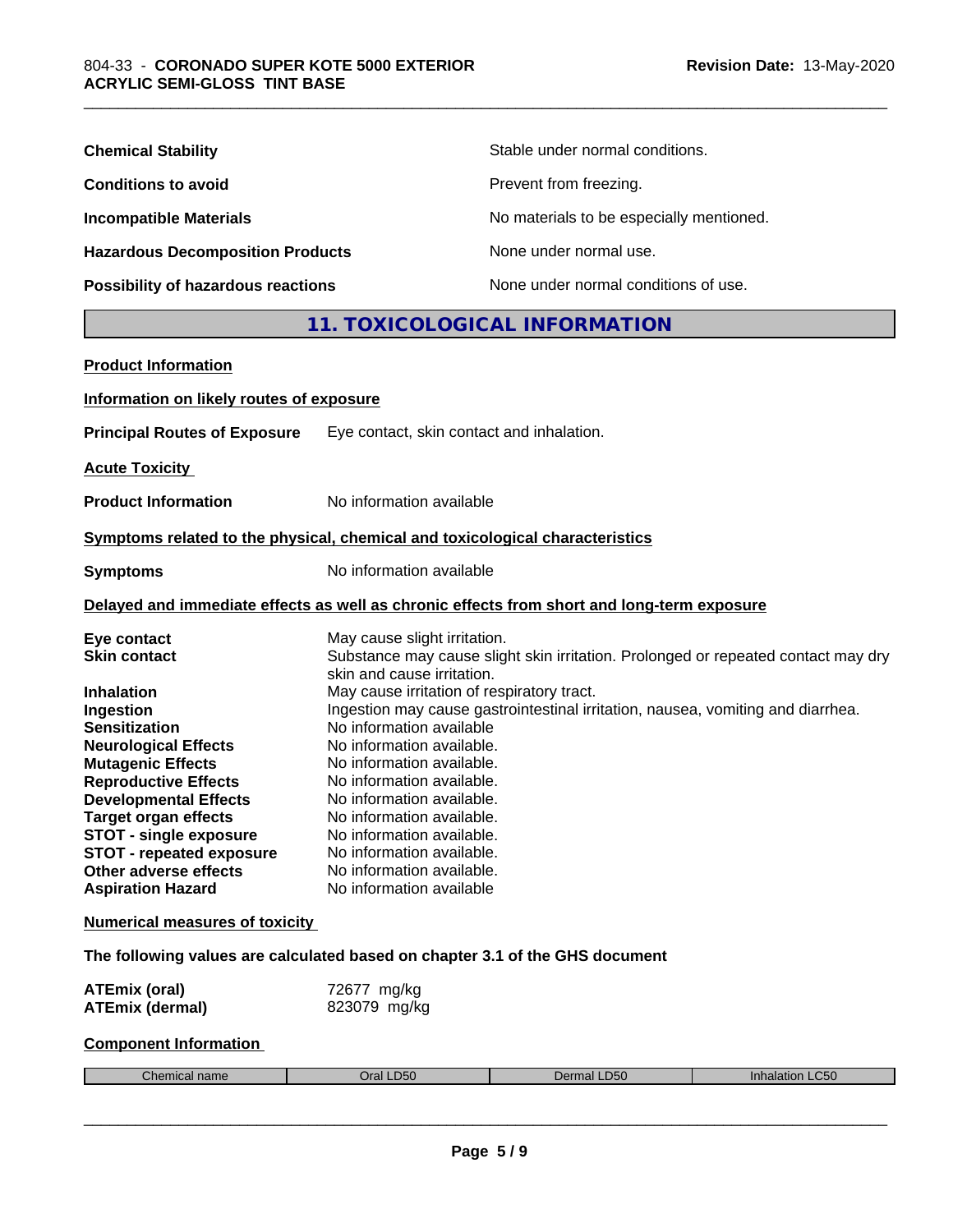#### 804-33 - **CORONADO SUPER KOTE 5000 EXTERIOR ACRYLIC SEMI-GLOSS TINT BASE**

| Titanium dioxide<br>13463-67-7                | $> 10000$ mg/kg (Rat) |                          | - |
|-----------------------------------------------|-----------------------|--------------------------|---|
| Propylene glycol<br>57-55-6                   | $= 20$ g/kg (Rat)     | $= 20800$ mg/kg (Rabbit) | - |
| Kaolin<br>1332-58-7                           | $>$ 5000 mg/kg (Rat)  | $>$ 5000 mg/kg (Rat)     |   |
| Sodium C14-C16 olefin sulfonate<br>68439-57-6 | $= 2220$ mg/kg (Rat)  | $> 740$ mg/kg (Rabbit)   |   |

\_\_\_\_\_\_\_\_\_\_\_\_\_\_\_\_\_\_\_\_\_\_\_\_\_\_\_\_\_\_\_\_\_\_\_\_\_\_\_\_\_\_\_\_\_\_\_\_\_\_\_\_\_\_\_\_\_\_\_\_\_\_\_\_\_\_\_\_\_\_\_\_\_\_\_\_\_\_\_\_\_\_\_\_\_\_\_\_\_\_\_\_\_

#### **Chronic Toxicity**

#### **Carcinogenicity**

*The information below indicateswhether each agency has listed any ingredient as a carcinogen:.*

| <b>Chemical name</b>                        | <b>IARC</b>                           | <b>NTP</b> | <b>OCUA</b><br>∍וחט |
|---------------------------------------------|---------------------------------------|------------|---------------------|
|                                             | . .<br>ם מ<br>Possible<br>Humar<br>∠⊡ |            | Listed              |
| $\sim$<br>.<br>dioxide ו<br><b>Titanium</b> | Carcinoɑen                            |            |                     |

• Although IARC has classified titanium dioxide as possibly carcinogenic to humans (2B), their summary concludes: "No significant exposure to titanium dioxide is thought to occur during the use of products in which titanium dioxide is bound to other materials, such as paint."

#### **Legend**

IARC - International Agency for Research on Cancer NTP - National Toxicity Program OSHA - Occupational Safety & Health Administration

**12. ECOLOGICAL INFORMATION**

#### **Ecotoxicity Effects**

The environmental impact of this product has not been fully investigated.

#### **Product Information**

#### **Acute Toxicity to Fish**

No information available

#### **Acute Toxicity to Aquatic Invertebrates**

No information available

#### **Acute Toxicity to Aquatic Plants**

No information available

#### **Persistence / Degradability**

No information available.

#### **Bioaccumulation**

No information available.

#### **Mobility in Environmental Media**

No information available.

#### **Ozone**

No information available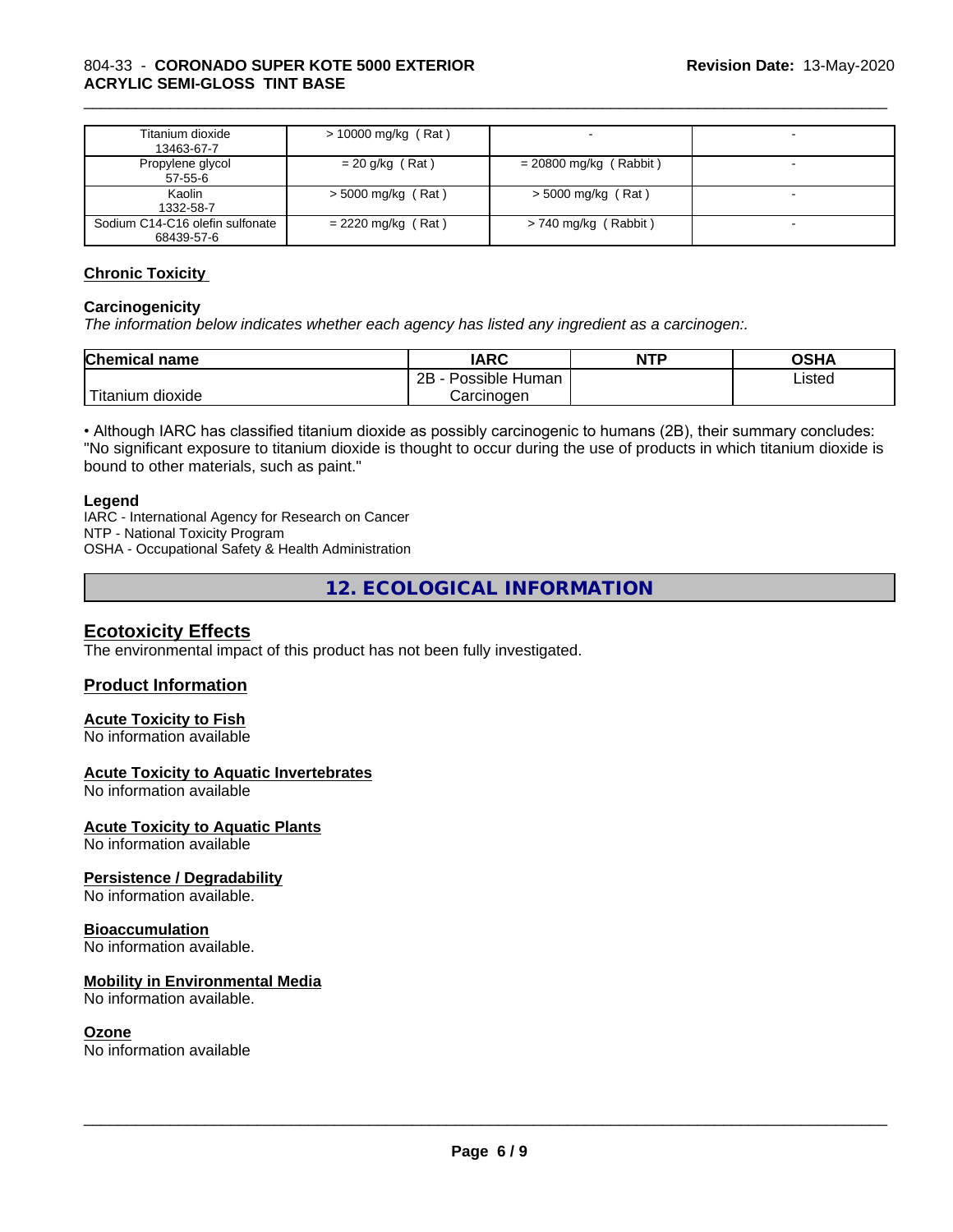#### **Component Information**

#### **Acute Toxicity to Fish**

Titanium dioxide  $LC50: > 1000$  mg/L (Fathead Minnow - 96 hr.) Propylene glycol LC50: 710 mg/L (Fathead Minnow - 96 hr.)

#### **Acute Toxicity to Aquatic Invertebrates**

Propylene glycol EC50: > 10000 mg/L (Daphnia magna - 24 hr.)

#### **Acute Toxicity to Aquatic Plants**

No information available

|                                                  | <b>13. DISPOSAL CONSIDERATIONS</b>                                                                                                                                                                                        |  |  |
|--------------------------------------------------|---------------------------------------------------------------------------------------------------------------------------------------------------------------------------------------------------------------------------|--|--|
| <b>Waste Disposal Method</b>                     | Dispose of in accordance with federal, state, and local regulations. Local<br>requirements may vary, consult your sanitation department or state-designated<br>environmental protection agency for more disposal options. |  |  |
|                                                  | 14. TRANSPORT INFORMATION                                                                                                                                                                                                 |  |  |
| <b>DOT</b>                                       | Not regulated                                                                                                                                                                                                             |  |  |
| <b>ICAO / IATA</b>                               | Not regulated                                                                                                                                                                                                             |  |  |
| <b>IMDG / IMO</b>                                | Not regulated                                                                                                                                                                                                             |  |  |
|                                                  | <b>15. REGULATORY INFORMATION</b>                                                                                                                                                                                         |  |  |
| <b>International Inventories</b>                 |                                                                                                                                                                                                                           |  |  |
| <b>TSCA: United States</b><br><b>DSL: Canada</b> | Yes - All components are listed or exempt.<br>Yes - All components are listed or exempt.                                                                                                                                  |  |  |
| <b>Federal Regulations</b>                       |                                                                                                                                                                                                                           |  |  |
| SARA 311/312 hazardous categorization            |                                                                                                                                                                                                                           |  |  |
| Acute health hazard                              | No                                                                                                                                                                                                                        |  |  |
| <b>Chronic Health Hazard</b>                     | No                                                                                                                                                                                                                        |  |  |
| Fire hazard                                      | <b>No</b>                                                                                                                                                                                                                 |  |  |
| Sudden release of pressure hazard                | No.                                                                                                                                                                                                                       |  |  |
| <b>Reactive Hazard</b>                           | No                                                                                                                                                                                                                        |  |  |
|                                                  |                                                                                                                                                                                                                           |  |  |
| <b>SARA 313</b>                                  |                                                                                                                                                                                                                           |  |  |

\_\_\_\_\_\_\_\_\_\_\_\_\_\_\_\_\_\_\_\_\_\_\_\_\_\_\_\_\_\_\_\_\_\_\_\_\_\_\_\_\_\_\_\_\_\_\_\_\_\_\_\_\_\_\_\_\_\_\_\_\_\_\_\_\_\_\_\_\_\_\_\_\_\_\_\_\_\_\_\_\_\_\_\_\_\_\_\_\_\_\_\_\_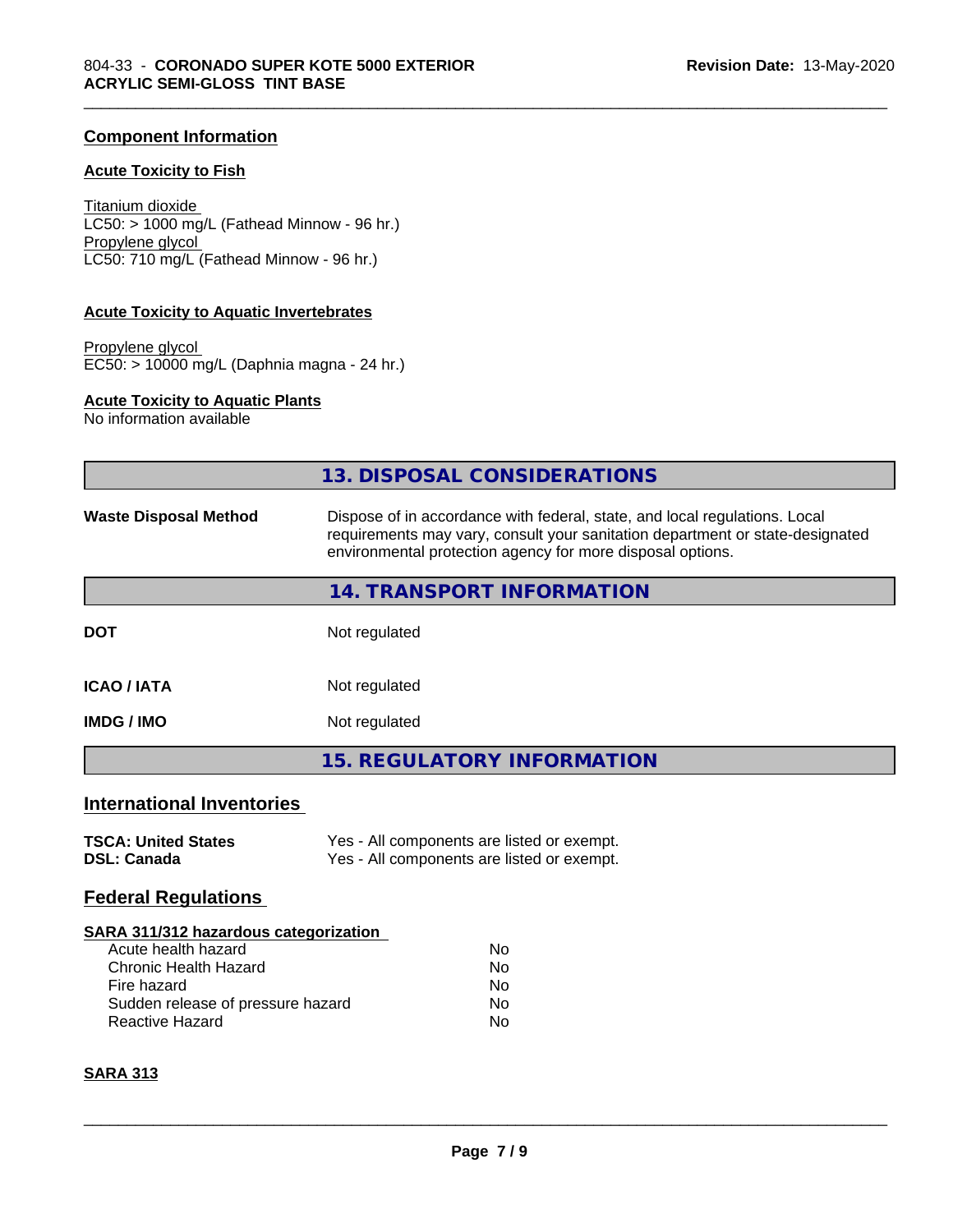Section 313 of Title III of the Superfund Amendments and Reauthorization Act of 1986 (SARA). This product contains a chemical or chemicals which are subject to the reporting requirements of the Act and Title 40 of the Code of Federal Regulations, Part 372:

\_\_\_\_\_\_\_\_\_\_\_\_\_\_\_\_\_\_\_\_\_\_\_\_\_\_\_\_\_\_\_\_\_\_\_\_\_\_\_\_\_\_\_\_\_\_\_\_\_\_\_\_\_\_\_\_\_\_\_\_\_\_\_\_\_\_\_\_\_\_\_\_\_\_\_\_\_\_\_\_\_\_\_\_\_\_\_\_\_\_\_\_\_

*None*

#### **Clean Air Act,Section 112 Hazardous Air Pollutants (HAPs) (see 40 CFR 61)**

This product contains the following HAPs:

*None*

#### **US State Regulations**

#### **California Proposition 65**

**AVIMARNING:** Cancer and Reproductive Harm– www.P65warnings.ca.gov

#### **State Right-to-Know**

| <b>Chemical name</b> | <b>Massachusetts</b> | <b>New Jersey</b> | Pennsylvania |
|----------------------|----------------------|-------------------|--------------|
| Titanium dioxide     |                      |                   |              |
| Propylene alvcol     |                      |                   |              |
| Kaolin               |                      |                   |              |

#### **Legend**

X - Listed

## **16. OTHER INFORMATION**

| $HMIS -$                                                      | Health: 1 | <b>Flammability:</b> 0 | <b>Reactivity: 0</b> | $PPE: -$ |
|---------------------------------------------------------------|-----------|------------------------|----------------------|----------|
| <b>HMIS Legend</b><br>0 - Minimal Hazard<br>1 - Slight Hazard |           |                        |                      |          |

- 
- 2 Moderate Hazard
- 3 Serious Hazard
- 4 Severe Hazard
- \* Chronic Hazard
- X Consult your supervisor or S.O.P. for "Special" handling instructions.

*Note: The PPE rating has intentionally been left blank. Choose appropriate PPE that will protect employees from the hazards the material will present under the actual normal conditions of use.*

*Caution: HMISÒ ratings are based on a 0-4 rating scale, with 0 representing minimal hazards or risks, and 4 representing significant hazards or risks. Although HMISÒ ratings are not required on MSDSs under 29 CFR 1910.1200, the preparer, has chosen to provide them. HMISÒ ratings are to be used only in conjunction with a fully implemented HMISÒ program by workers who have received appropriate HMISÒ training. HMISÒ is a registered trade and service mark of the NPCA. HMISÒ materials may be purchased exclusively from J. J. Keller (800) 327-6868.*

 **WARNING!** If you scrape, sand, or remove old paint, you may release lead dust. LEAD IS TOXIC. EXPOSURE TO LEAD DUST CAN CAUSE SERIOUS ILLNESS, SUCH AS BRAIN DAMAGE, ESPECIALLY IN CHILDREN. PREGNANT WOMEN SHOULD ALSO AVOID EXPOSURE.Wear a NIOSH approved respirator to control lead